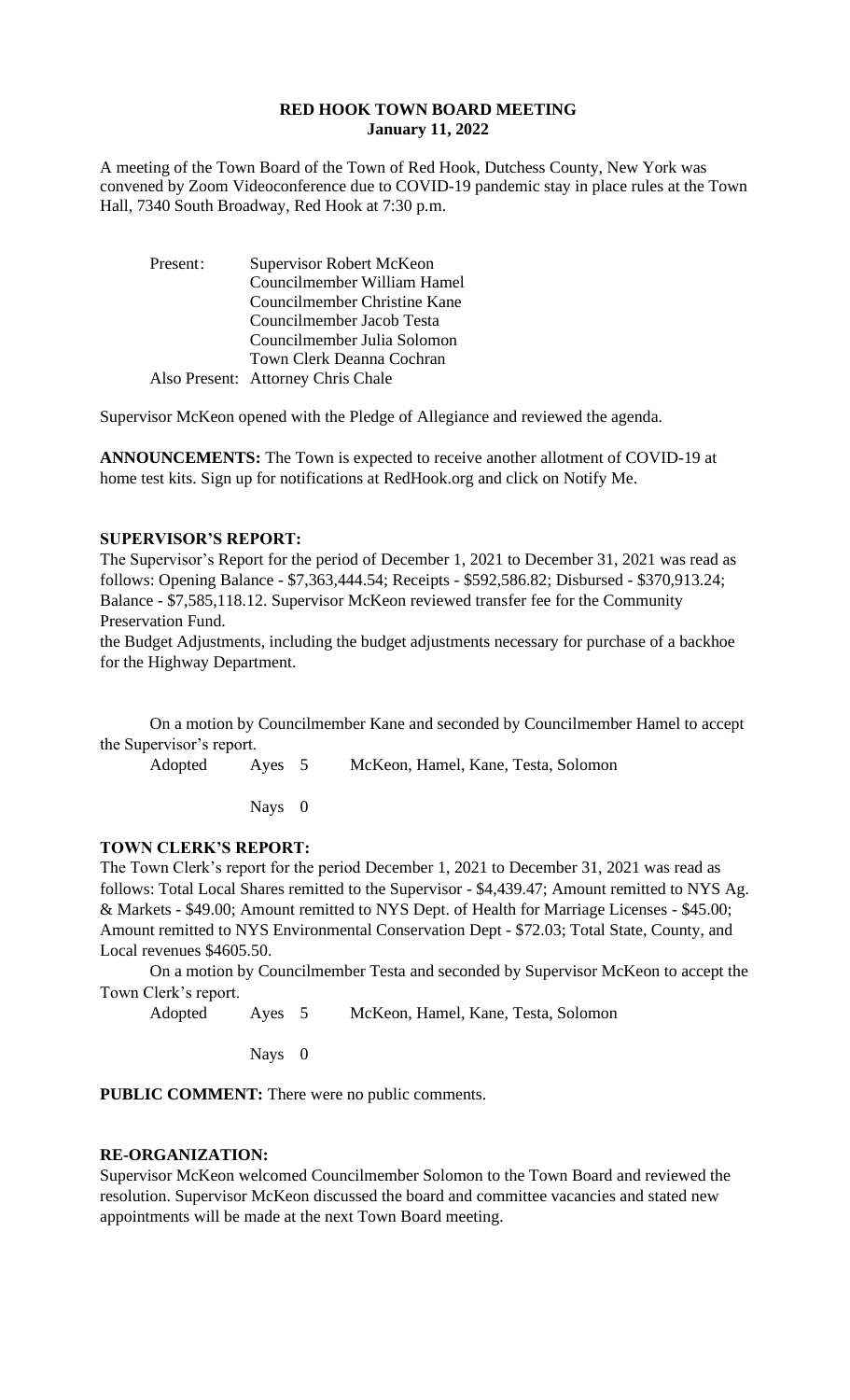## **TOWN OF RED HOOK RESOLUTION NO. 1 DATED JANUARY 11, 2022 RELATING TO ANNUAL REORGANIZATION**

BE IT RESOLVED by the Town Board of the Town of Red Hook as follows:

1. (Meeting Dates): Regular meetings of the Board will take place throughout the year 2022 on the following days in each month, at 7:30 p.m. at the Town Hall: Second Tuesday and Fourth Wednesday. (Additional Special Meetings may be scheduled and announced by posting the announcement at the Town Hall as required by Chapter 22 of the Town Code, and with notification to the press as required by the Public Officers Law.)

2. (Official Newspaper): The Official Newspaper of the Town for 2022 shall be the Poughkeepsie Journal.

3. (Depositories): The following financial institutions shall be Official Depositaries of the Town for all Town monies for 2022:

M&T Bank

The Bank of Greene County

Key Bank National Association

In addition, the Town is a member of NYCLASS pursuant to the NYCLASS Municipal Cooperation Agreement Amended and Restated as of March 14, 2014.

4. (Petty Cash): Pursuant to Section 64 of the Town Law, the following offices are authorized to maintain a petty cash fund in the following amounts (not to exceed \$500 per officer or \$1000 for receiver):

Town Clerk/Receiver \$500.00

5. (Salaries): The Town Board of the Town of Red Hook does hereby establish the following salaries for elected officials for 2022:

| Supervisor                        | \$32,575 |
|-----------------------------------|----------|
| Town Board Members (each) \$9,145 |          |
| <b>Town Clerk</b>                 | \$58,798 |
| Town Justices (each)              | \$18,806 |
| <b>Highway Superintendent</b>     | \$69,054 |

6. (Mileage Reimbursement Rate): The Town Board of the Town of Red Hook does hereby establish the mileage reimbursement rate of \$0.585 per mile for those Town officials and employees who incur official mileage when they are obligated to drive their own vehicles on Town business or when a Town vehicle is not available. For the year 2022, said payment is to be made only after submission, review and approval of the appropriate voucher in accordance with the Town Board audit procedures. The rate is subject to adjustment by the Town Board from time to time so as to be consistent with the IRS rates.

7. (Undertaking): The Town Board of the Town of Red Hook does hereby authorize the execution of a blanket bond in lieu of individual undertaking pursuant to Section 11(2) of the Public Officers Law, for the purpose of covering all officers and employees who collect money, including the Supervisor, Town Clerk/Receiver of Taxes, Deputy Town Clerk/Deputy Receiver of Taxes, Bookkeeper to the Supervisor, Justices, Justice Court Clerks, Superintendent of Highways, Building Inspector, Recycling Station Operator and Planning Secretary and ZBA Secretary.

8. (Check Signing): The Town Board of the Town of Red Hook does hereby authorize the following to sign bank checks for all Town business: (i) Supervisor Robert McKeon; (ii) in his absence Deputy Supervisor William Hamel; and (iii) in the absence of the Supervisor and the Deputy Supervisor, any of the Board Members Christine Kane, Julia Solomon or Jacob Testa.

9. (Annual Financial Report): The Town Board of the Town of Red Hook hereby authorizes and directs the Supervisor to submit to the Town Clerk within 60 days after the close of the fiscal year, or such later date as may be required for such filing with the State Comptroller, a copy of the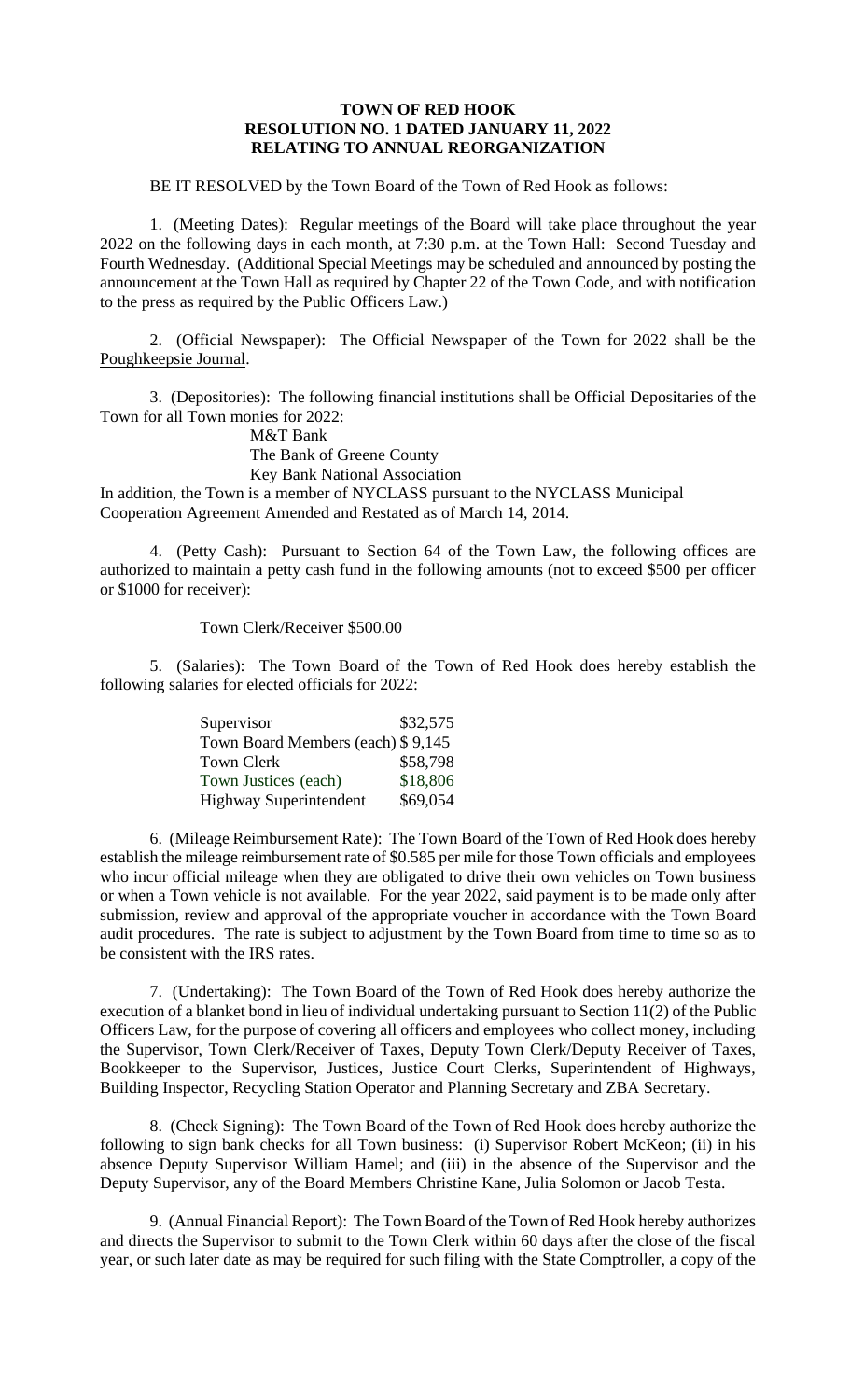Supervisor's report to the State Comptroller; and the Town Clerk shall cause a summary of such report to be published within 10 days of filing in the official newspaper of the Town.

10. (Procurement Policy): The Town Board of the Town of Red Hook hereby approves the Procurement Policy as recommended by the Purchasing Officer in the form last revised 5/12/2020 and on file with the Town Clerk.

11. (Investment Policy): The Town Board of the Town of Red Hook hereby approves the Investment Policy in the form last revised 3/12/2019 and on file with the Town Clerk.

12. (Ethics Policy): The Code of Ethics of the Town of Red Hook is set forth in Article III of the Town Code.

13. (Fund Balance Policy). The Town Board of the Town of Red Hook hereby approves the Fund Balance Policy in the form last revised 3/27/2019 and on file with the Town Clerk.

### EXTRACT OF MINUTES

A regular meeting of the Town Board of the Town of Red Hook, Dutchess County, New York was convened in public session on January 11, 2022 at 7:30 p.m., local time via videoconference and/or teleconference pursuant to NYS Laws Ch. 417 of 2021. A live transmission was available to the public as described in the notice of meeting attached hereto. The meeting was recorded and a full transcript is required to be prepared to the extent required by such law.

The meeting was called to order by Supervisor Robert McKeon, and, upon roll being called, the following members were: (Note: Where members are marked Present, specify whether In Person at the Town Hall, 7340 South Broadway, Red Hook, NY, via Videoconference, or via Teleconference.)

|                                 | Present             | Absent |
|---------------------------------|---------------------|--------|
| <b>Supervisor Robert McKeon</b> | via Videoconference |        |
| Councilmember William Hamel     | via Videoconference |        |
| Councilmember Christine Kane    | via Videoconference |        |
| Councilmember Julia Solomon     | via Videoconference |        |
| Councilmember Jacob Testa       | via Videoconference |        |

The following persons were ALSO PRESENT:

Christine M. Chale, Esq., Attorney for the Town, via Videoconference

The following resolution was offered by Councilmember Kane, seconded by Supervisor Mckeon, to wit;

### **TOWN OF RED HOOK RESOLUTION NO. 1 DATED JANUARY 11, 2022**

### **RELATING TO ANNUAL REORGANIZATION**

The question of the adoption of the foregoing resolution was duly put to vote on a roll call, which resulted as follows:

| <b>VOTING Aye</b> |
|-------------------|
| <b>VOTING Aye</b> |
| VOTING Aye        |
| <b>VOTING Aye</b> |
| VOTING Aye        |
|                   |

The foregoing resolution was thereupon declared duly adopted.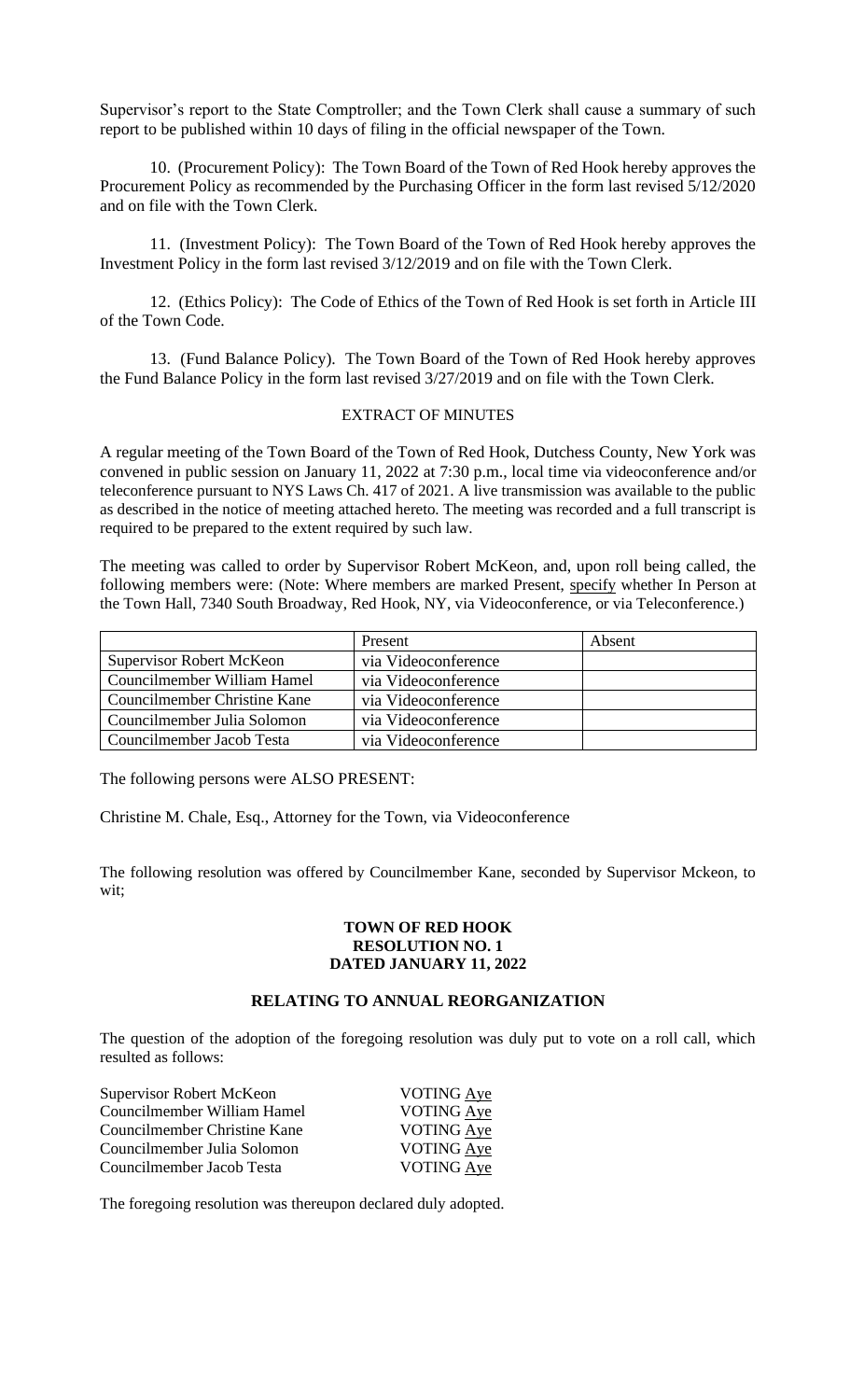## **APPOINTMENTS LIST:**

Supervisor McKeon reviewed the appointments list.

## **Town Board Appointments**

Supervisor McKeon suggested removing the Director of Purchasing position entirely instead of marking as vacant as currently there is no Director of Purchasing.

Safety Officer Highway Superintendent

Receiver of Taxes (4-year Appt) Deanna Cochran (2026) Registrar of Vital Statistics (4-year Appt) Deanna Cochran (2026) Water Rents Collector Deanna Cochran (2026) Issuing Agent – Handicapped Parking Permits Deanna Cochran (2026) Assessor (6-year Appt) Cheryl Kaszulga (2025) Building Inspector PT Stephen Cole, Gary Beck (C3ND) Municipal Code Enforcement Inspector, PT ZEO Robert Fennell Director of Purchasing **Vacant** Animal Control Officer DCSPCA P.A.N.D.A. Representative from Town Mary Anne Harvey P.A.N.D.A. Alternate Mark Durand Buildings & Grounds Supervisor, Highway Supervisor Justice Court Clerks PT Nancy Roberts, Katherine Fell Attorneys for the Town Rodenhausen Chale & Polidoro LLP (Christine Chale) Town Engineers Tighe & Bond, Creighton Manning

### **Supervisor Appointments**

Deputy Supervisor William Hamel Budget Officer Robert McKeon Secretary PT- Supervisor's Assistant **Vacant** Town Historian Emily Majer Town Historian Assistant Claudine Klose

## **Town Clerk Appointments**

Deputy Town Clerk Katie Khakhar Deputy Registrar of Vital Statistics Katie Khakhar Deputy Receiver of Taxes Katie Khakhar

## **Highway Superintendent Appointments**

Deputy Superintendent of Highways John Gardinier

# **Other Town Employees/Officers:**

Highway Secretary PT Lori Pierce Assistant Budget Officer Ann Conway Bookkeeper to Supervisor **Ann** Conway Deputy Assessor PT Diana Picciano Transfer Station Operator T.J. Hackett Solid Waste Attendants William Szigethy, Paul Testa

Recreation Park and Program Director John Kuhn Water District Meter Readers PT Diana Thorley, Les Thorley, Chris Gifford

Emergency Interim Successors Robert McKeon, William Hamel, Theresa Burke, Christine Kane, Jacob Testa, Julia Solomon

Maintenance & Groundskeeper Tom Peters, Howie Callies, Jeff Tremper, Joseph Coon, Patrick Jones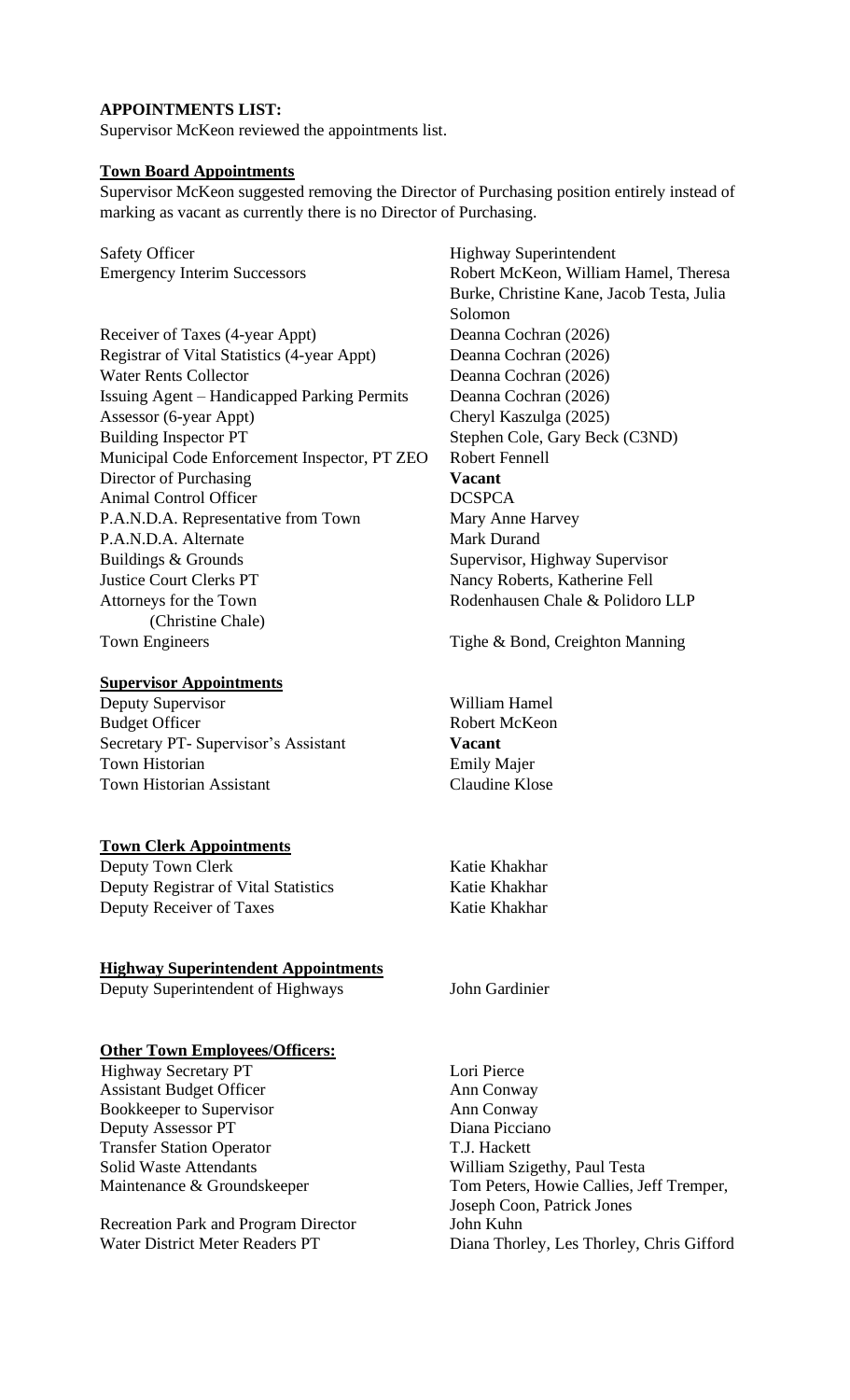### **Contracts/Consultants:**

Town Physician Northern Dutchess Hospital Attorney for Planning Board Keane & Beane Planner Greenplan, Inc. Town CPA Lori Doty Custodial Services Pollard's Cleaning Service

Water District Operator C3ND Environmental Consulting, LLC Computer Software Software Software Consulting Associates, PCA Police and Court Attendants Village of Red Hook Police Department, Dutchess County Sheriff's Deputies

#### *Appointments are annual unless otherwise noted*

*Jan. 14, 2014 – Town Board voted unanimously that any and all Town committee appointees must be residents or property owners of the Town of Red Hook unless otherwise required by law or town code.*

### **Miscellaneous**

## A. **Meetings – 2022**

Town Board Regular Meetings 7:30 P.M. Second Tuesday, Fourth Wednesday

## B. **Monthly and Annual Reports to Town Board**

Department Heads and Committee Chairs minutes or reports monthly by noon on the Friday before the second Board meeting of the month. Annual committee and departmental reports shall be submitted by noon on the Friday before the second Board meeting of February. The CAC is required to present an annual report by April 1st. The Recreation Commission is required to present an annual report by April 1st.

## C. **Town Board Organizational Responsibility**

- Chain of Responsibility: Supervisor Deputy Supervisor Town Board members in alphabetical order: William Hamel Christine Kane Julia Solomon Jacob Testa
- D. **Mileage:** \$0.585 per mile

# E. **Town Departments:**

Chain of Command: Department Head Deputy Department Head (if one exists) Supervisor Town Board Liaison

#### **Town Board Liaisons to Town Departments:**

| <b>Function:</b>          | Liaison:              |
|---------------------------|-----------------------|
| <b>Animal Control</b>     | William Hamel         |
| Assessor                  | Robert McKeon         |
| Attorney                  | Robert McKeon         |
| <b>Bard College</b>       | Robert McKeon         |
| <b>Bookkeeper</b>         | Robert McKeon         |
| <b>Building Inspector</b> | William Hamel         |
| Fire Companies            | Robert McKeon         |
| <b>Highway Department</b> | Jacob Testa           |
| Purchasing                | <b>Christine Kane</b> |
| Recycling                 | Robert McKeon         |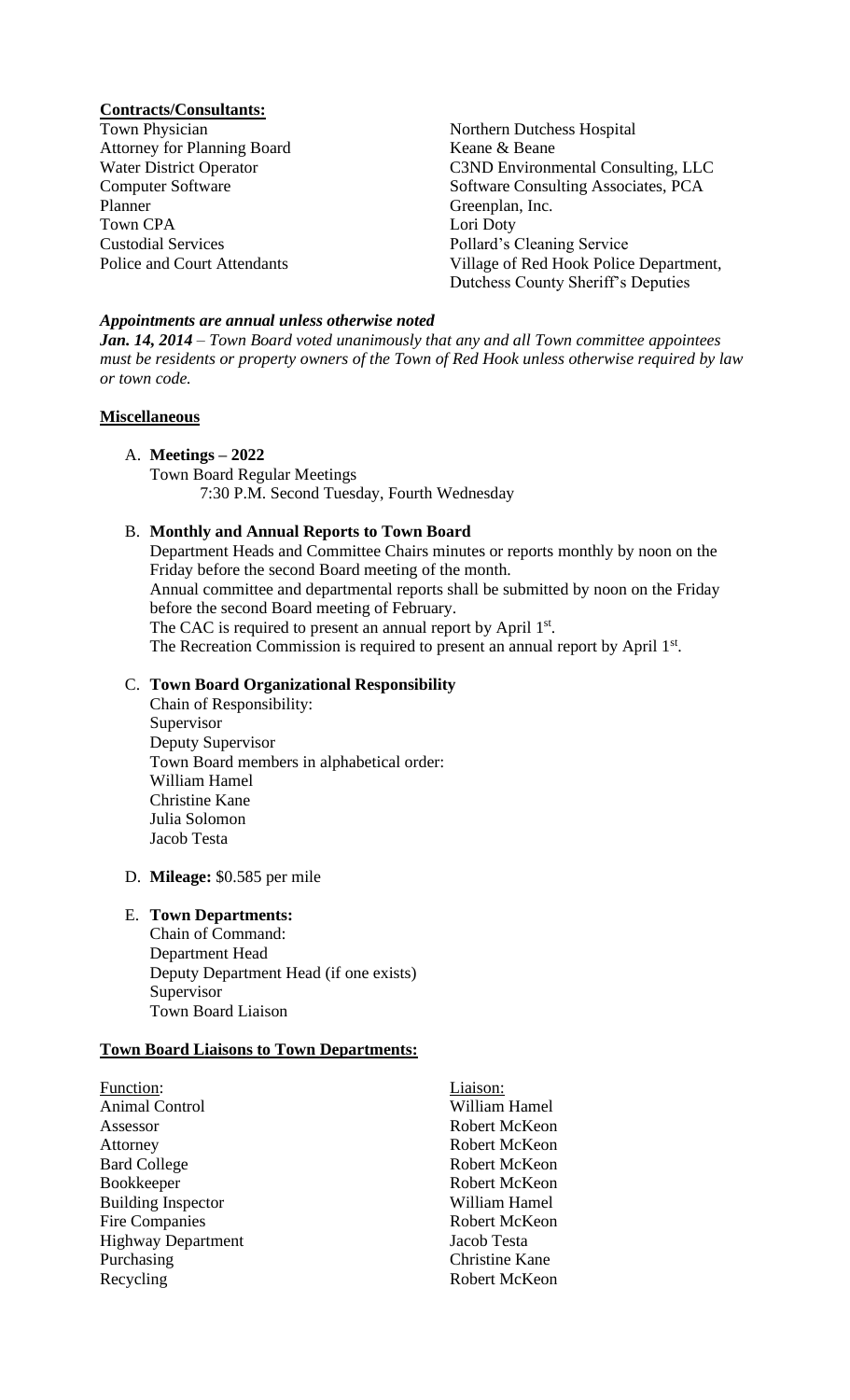Red Hook Central School District Julia Solomon Special Projects: Intermunicipal Task Force Jacob Testa, Christine Kane Town Clerk **Robert McKeon** Village of Red Hook Julia Solomon Village of Tivoli Christine Kane, William Hamel

### **Board and Committee Liaisons:**

Agricultural and Open Space Advisory Board Christine Kane **Board of Assessment Review Robert McKeon** Board of Ethics Jacob Testa CPF/PDR Advisory Committee Christine Kane Communications Committee Jacob Testa Complete Streets Robert McKeon, Julia Solomon Conservation Advisory Council Jacob Testa, Julia Solomon Design Review/Hamlet William Hamel Disaster Preparedness Committee Christine Kane<br>
Economic Development Committee Jacob Testa Economic Development Committee Energy Committee Robert McKeon Greenway and Trails Committee Christine Kane Local Waterfront Revitalization Plan (LWRP) Christine Kane Planning Board Christine Kane, William Hamel Recreation Commission Robert McKeon, Christine Kane Red Church Cemetery Committee Christine Kane St. Margaret's Committee Robert McKeon Senior Services Committee Robert McKeon Sister Cities Working Group (dormant) Robert McKeon Tree Preservation Commission Jacob Testa Water District #1 Advisory Board William Hamel Zoning Board of Appeals William Hamel Zoning Review Committee Christine Kane

On a motion by Supervisor McKeon seconded by Councilmember Kane to approve the Town Board, Supervisors, Town Clerk, and Highway Superintendent Appointments, Other Town Employee/Officers, Contracts/Consultants, Miscellaneous, Town Board Liaisons to Town Departments, and Board and Committee Liaisons.

Adopted Ayes 5 McKeon, Hamel, Kane, Testa, Solomon Nays 0

### **Town Board Committee Appointments – 2022**

Supervisor McKeon and the Board reviewed the committee appointments.

Note: Committee members are expected to attend 2/3 or more of scheduled meetings. Failure to do so may result in removal from the committee*.*

#### **Agriculture and Open Space Advisory**

Councilmember Kane will follow up with the Chair to poll members.

| 11 Members                      | 2-year appointment |
|---------------------------------|--------------------|
| <b>Chair-Mary Ann Johnson</b>   | 2020               |
| Michael Robertson $(1/11)$      | 2020               |
| Mary Ann Johnson                | 2021               |
| Richard Biezynski               | 2021               |
| Talea Heckman-Taylor (6/15)2020 |                    |
| Ken Migliorelli                 | 2021               |
| Peter Hubbell                   | 2020               |
| Norman Greig                    | 2021               |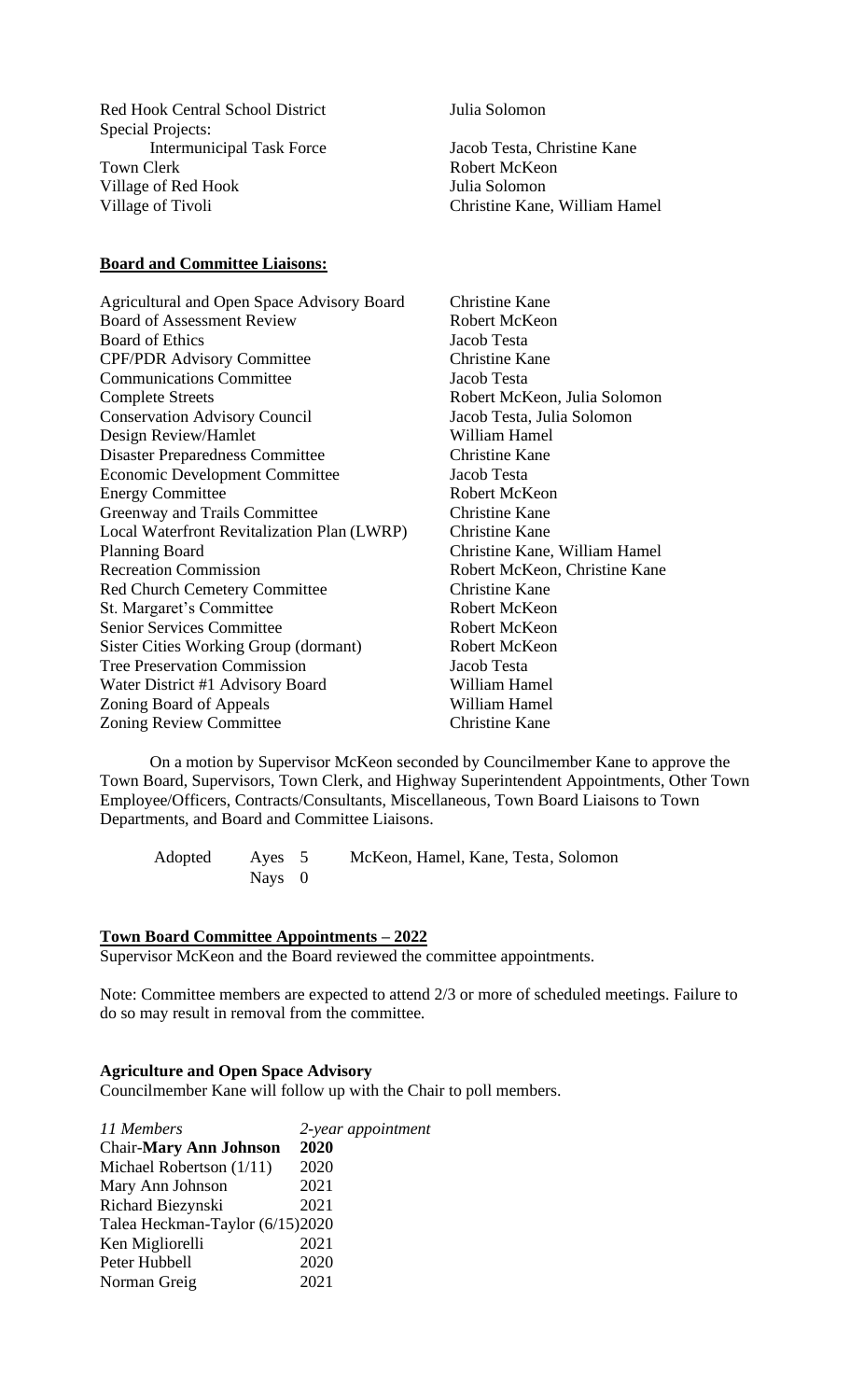John Hardeman (1/12) 2021 Sam Rose **Clerk/PT: Vacant** Liaison: Christine Kane

#### **Assessment Review Board**

Supervisor McKeon explained the previous chair has sent his resignation and this Board needs fill at least one of its vacancies immediately.

| 5 Members                   | 5-year appointment (terms begin Oct. 1-Sept. $30^{th}$ ) |
|-----------------------------|----------------------------------------------------------|
| <b>Chair</b> -vacant        | 2022                                                     |
| Jane Biezynski (4/10)       | 2025                                                     |
| R. Pete Hubbell $(3/17)$    | 2021                                                     |
| <b>Vacant</b>               | 2022                                                     |
| <b>Vacant</b>               | 2022                                                     |
| <b>Secretary PT: Vacant</b> |                                                          |
| Liaison: Robert McKeon      |                                                          |

#### **CPF/PDR Advisory Committee**

Councilmember Kane will follow up with the chair to poll members.

| 7 members               | 3-year appointment    |
|-------------------------|-----------------------|
| Chair-MaryAnn Johnson   | 2021                  |
| Richard Biezynski       | 2022 (farmer)         |
| <b>Brent Kovalchik</b>  | 2022 (architect)      |
| <b>Vacant</b>           | 2016 (economist)      |
| Peter Hubbell           | 2021 (land appraiser) |
| John Hardeman           | 2021 (farmer)         |
| Ken Migliorelli         | 2022 (farmer)         |
| Mary Ann Johnson        | 2022 (planner)        |
| Liaison: Christine Kane |                       |

# **Communications Committee**

Councilmember Testa will follow up the chair to poll members and questioned if 7 members were still necessary for the Communications Committee.

| 7 members                          | 1-year appointment |
|------------------------------------|--------------------|
| Chair - Sarah Imboden              | 2020               |
| Sarah Imboden                      | 2020               |
| Lisa Foscolo (Planning)            | 2020               |
| Vicky Perry (Senior Services) 2020 |                    |
| Joey Shavelle (community)          | 2020               |
| <b>Vacant</b>                      | 2020               |
| <b>Vacant</b>                      | 2017               |
| Liaison: Jacob Testa               |                    |

### **Complete Streets**

Supervisor McKeon discussed getting Complete Streets Committee back up and running again.

| 5 members              | 2-year appointment |
|------------------------|--------------------|
| <b>Chair-Vacant</b>    |                    |
| Roger Husted           | 2020               |
| Theresa Burke          | 2020               |
| Brenda Cagle           | 2020               |
| Cat Viega              | 2020               |
| Liaison: Robert McKeon |                    |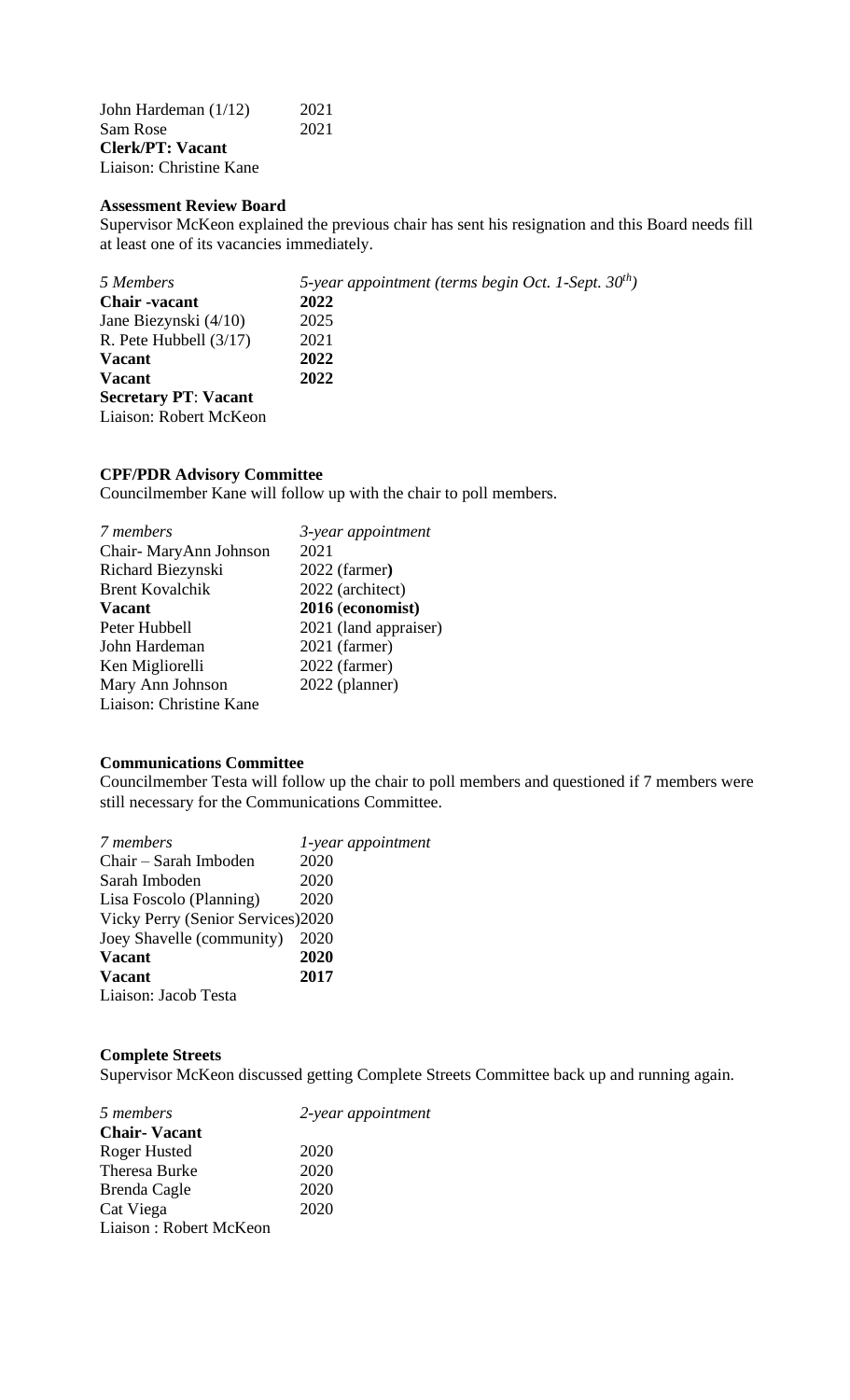## **Conservation Advisory Council**

Councilmember Testa added there was one person interested in volunteering, and there was still one vacancy. He will reach out the chair.

| 9 Members                  | 2-year Appointment |
|----------------------------|--------------------|
| <b>Chair-Laurie Husted</b> | 2021               |
| Michael Zelie $(3/12)$     | 2021               |
| <b>Vacant</b>              | 2024               |
| Laurie Husted              | 2021               |
| Denis Collet (2/09)        | 2021               |
| Steven Appenzeller         | 2022               |
| <b>Vacant</b>              | 2024               |
| Leah Steinberg $(4/19)$    | 2022               |
| Lori Urbin $(1/16)$        | 2021               |
| Jen Cavanaugh (9/14)       | 2021               |
| Secretary, PT: Vacant      |                    |
| Liaison: Jacob Testa       |                    |
|                            |                    |

# **Design Review/ Hamlet Committee**

Councilmember Hamel will follow up with the chair to poll members.

| 5 Members                  | 2-year Appointment |
|----------------------------|--------------------|
| Chair- Chris Gilbert       | 2021               |
| Chris Gilbert              | 2022               |
| <b>Emily Majer</b>         | 2022               |
| Will Tatum                 | 2021               |
| <b>Geoff Carter</b>        | 2021               |
| <b>Tiffany Nogales</b>     | 2021               |
| Emily Majer (1/16) Advisor |                    |
| Liaison: William Hamel     |                    |

#### **Disaster Preparedness Committee**

Supervisor McKeon will follow up with the chair to poll members.

| 11 Members                                             | 2-year appointment            |
|--------------------------------------------------------|-------------------------------|
| Chair-Hai-Ping Yeh                                     | 2021                          |
| At-large community member $#1$ – Hai-Ping Yeh          | 2021                          |
| At-large community member $#2$ – Richard Franklin 2021 |                               |
| At-large community member #3 - Randy Clum              | 2021                          |
| At-large community member #4 – Eleanor Troy            | 2021                          |
| Highway Superintendent – Theresa Burke                 | 2020                          |
| Red Hook Central School District rep-                  | 2022                          |
| Bard College- John Gomez                               | 2022 Alternate (Steven Perog) |
| Red Hook Fire Company rep-Rich Hilbrandt               | 2020                          |
| Tivoli Fire Company rep – Tom Crisci                   | 2020                          |
| Police Dept. rep – Patrick Hildenbrand                 | 2020                          |
| Red Hook Ministerium rep. - Vacant                     | 2010                          |
| N. Dutchess Advisor – Joseph Stevens                   | 2020                          |
| <b>Secretary, PT: TBD</b>                              |                               |
| Liaison: Robert McKeon                                 |                               |

#### **Economic Development Committee**

Councilmember Testa said these members currently attend meetings regularly.

Councilmember Hamel expressed his disappointments with the operation of the Economic Development Committee.

Councilmember Hamel shared his experiences with the committee during the time the Board was discussing the regulations for short term rentals. He questioned if the Town's Ethics Law was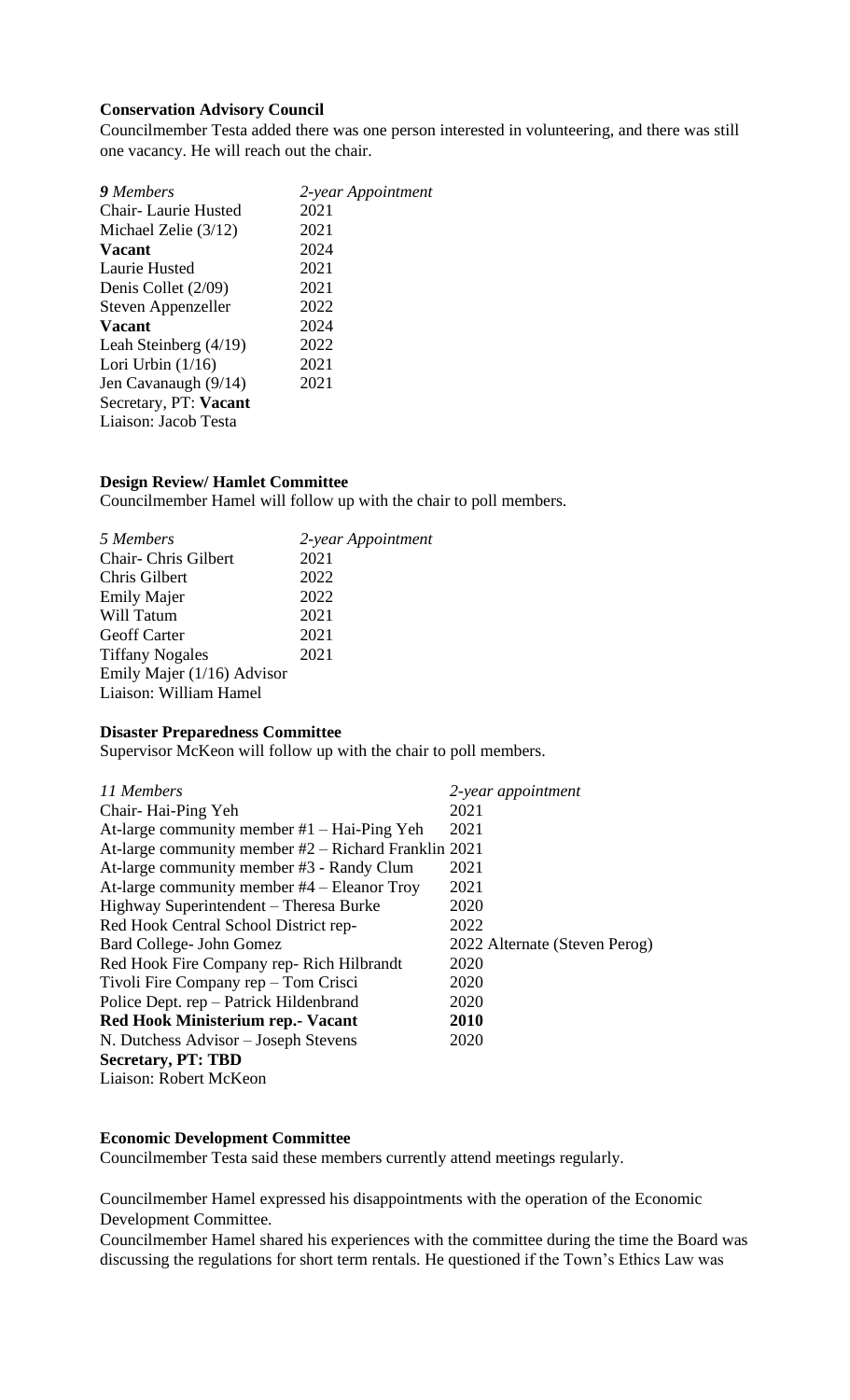adequate to address certain conflicts of interests and if the EDC had well a defined mission, objectives, or goals.

Councilmember Hamel suggested considering hiring an outside professional town planner to do a review of our Town and work with the EDC while temporarily decommissioning the EDC.

Councilmember Kane supported the idea of hiring an outside town planner and added there could be some outside funding for that.

Councilmember Testa supported the idea of an outside town planner saying it could be helpful to give this committee some more direction. He added the EDC's focus has been supporting local businesses, and a planner could help direct this committee to be more forward thinking. He was opposed to decommissioning the EDC and agreed the Ethics codes' language could be updated.

Councilmember Kane suggested the code of Ethics could apply to all volunteers for all committees and boards.

Councilmember Testa suggested ethics training sessions for all committee and board volunteers.

| 9 Members                  | 2-year appointment                     |
|----------------------------|----------------------------------------|
| Chair- Kristina Dousharm   | 2021                                   |
| Amanda Bodian (2/12)       | 2021                                   |
| Marty Reilingh $(2/15)$    | 2022                                   |
| Chris Klose $(3/10)$       | 2021                                   |
| Dan Budd $(5/11)$          | 2022                                   |
| Vanessa Shafer             | 2022                                   |
| <b>Emily Sachar</b>        | 2022                                   |
| Ken Migliorelli (4/12)     | 2019 (Ag. & Open Space Representative) |
| Secretary PT - Chris Klose |                                        |
| Liaison: Jacob Testa       |                                        |

## **Energy Committee**

| 7 Members                   | 2-year appointment |
|-----------------------------|--------------------|
| Chair-Denis Collet (11/16)  | 2022               |
| Denis Collet $(11/16)$      | 2022               |
| Jen Cavanaugh $(11/16)$     | 2022               |
| Laurie Husted $(11/16)$     | 2022               |
| Paul Cadden-Zimansky        | 2022               |
| Dan Smith                   | 2022               |
| <b>Vacant</b>               | 2017               |
| <b>Vacant</b>               | 2017               |
| Secretary PT: Laurie Husted |                    |
| Liaison: Robert McKeon      |                    |

#### **Ethics Board**

Supervisor McKeon stated there was one vacancy and one person interested.

Councilmember Testa added the Ethics Board was planning on appointing the person of interest before their next meeting.

Supervisor McKeon suggested the Ethics Board wait for a break between topics before appointing a new person.

| 5 Members                 | 5-year appointment |
|---------------------------|--------------------|
| <b>Chair-Brenda Elsey</b> | 2022               |
| <b>Vacant</b>             | 2027               |
| <b>Brenda Elsey</b>       | 2025               |
| Gail Nussbaum (04/07)     | 2022               |
| Susan Simon (7/09)        | 2023               |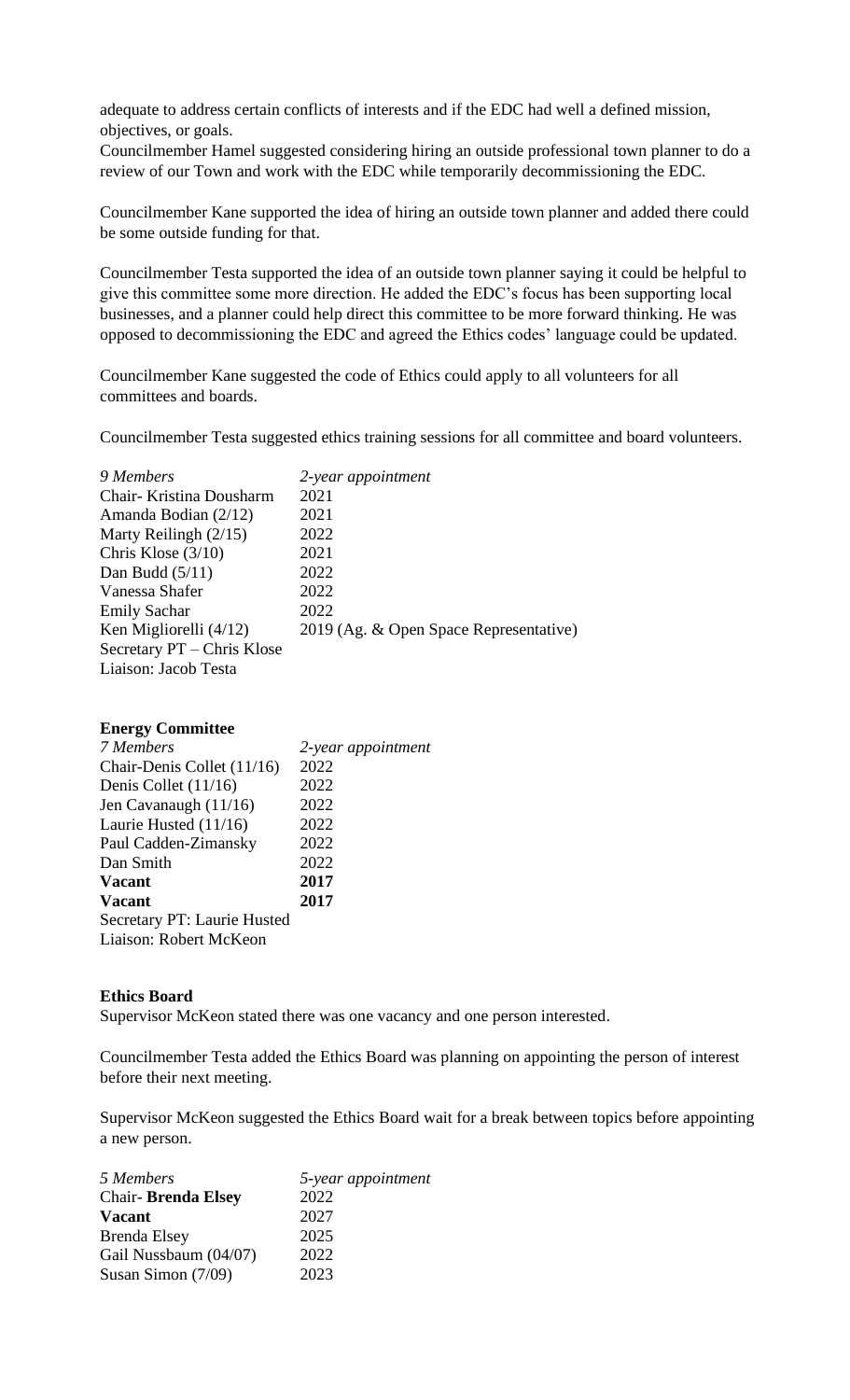Sal Guido (6/12) 2021 Secretary PT –not necessary per chair Liaison: Jacob Testa

| <b>Greenway and Trails Committee</b> |                    |  |
|--------------------------------------|--------------------|--|
| 8 Members                            | 2-year Appointment |  |
| <b>Chair-Lisa Whalen</b>             | 2022               |  |
| <b>Vacant</b>                        | 2019               |  |
| <b>Bruce Cuttler</b>                 | 2019               |  |
| Ana Sanjuan                          | 2019               |  |
| John Kuhn                            | 2020               |  |
| Doug Strawinski                      | 2020               |  |
| Brenda Cagle                         | 2019               |  |
| Lisa Whalen                          | 2023               |  |
| Cat Viega $(1/17)$                   | 2020               |  |
| Liaison: Christine Kane              |                    |  |

On a motion by Councilmember Kane seconded by Supervisor McKeon to reappoint Lisa Whalen to the committee and to appoint Lisa Whalen as Chair.

| Adopted | Aves 5 | McKeon, Hamel, Kane, Testa, Solomon |
|---------|--------|-------------------------------------|
|         | Navs 0 |                                     |

## **Intermunicipal Task Force**

| 11 members                          | 1-year appointment     |
|-------------------------------------|------------------------|
| Chair-                              | <b>Vacant</b>          |
| CAC-                                | Denis Collet           |
| EDC-                                | Chris Klose            |
| RH Village Resident -               | Charlie Laing          |
| RH Village Trustee-                 | <b>Brent Kovalchik</b> |
| Town Board -                        | William Hamel          |
| Tivoli ZBA -                        | <b>Vacant</b>          |
| $ZBA -$                             | <b>Vacant</b>          |
| $Resident -$                        | Kim Gomez              |
| Tivoli Village Trustee -            | <b>Emily Majer</b>     |
| Tivoli Resident-                    | Harry Colgan           |
| Design Review/Hamlet -              | Paula Schoonmaker      |
| Liaison: JacobTesta & Julia Solomon |                        |

### **Local Waterfront Revitalization Plan**

| 6 members               | 2-year appointment |
|-------------------------|--------------------|
| Chair-Paula Schoonmaker | 2021               |
| <b>Emily Majer</b>      | 2021               |
| Paula Schoonmaker       | 2021               |
| Amy Husten              | 2021               |
| <b>Brent Kovalchik</b>  | 2021               |
| <b>Vacant</b>           | 2021               |
| Christine Kane          | 2021               |
| Consultant: Ted Fink    |                    |
| Liaison: Christine Kane |                    |

## **Planning Board**

Supervisor McKeon and Councilmember Kane noted there are three persons of interests for the vacancies in this Board.

| 7 Members            | 7-year appointment |
|----------------------|--------------------|
| <i>Alternates</i>    | 2-year appointment |
| Chair – Sam Phelan   | 2021               |
| Karen Smythe         | 2026               |
| Brian Kelly $(8/15)$ | 2027               |
|                      |                    |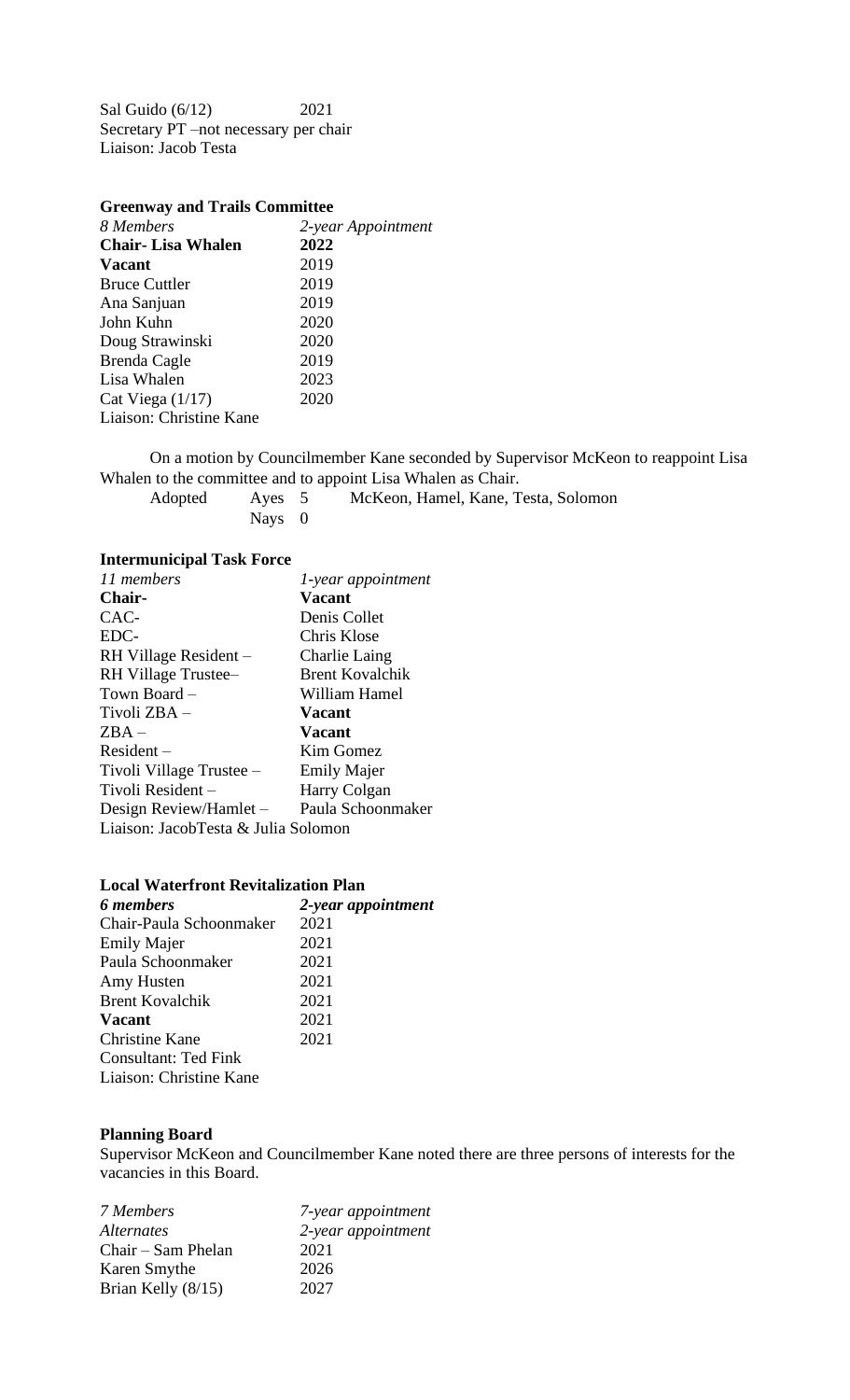Kristina Dousharm (6/18) 2021<br>Vacant 2022 **Vacant Vacant 2025** Sam Phelan (1/92) 2024 Lewis Rose 2023 **Alternate-**Lisa Foscolo (2025) Kallie Robertson (2022) **Vacant-Alternate**  Secretary to the Board PT: Kathleen Flood Liaison: Christine Kane

## **Recreation Commission**

Supervisor McKeon and Councilmember Kane will follow up with the chair to poll members.

| 7 Members                                   | 2-year Appointments |  |
|---------------------------------------------|---------------------|--|
| Chair-Doug Strawinski                       | 2021                |  |
| Doug Strawinski                             | 2022                |  |
| <b>Jim Mulvey</b>                           | 2021                |  |
| Laurie Lovice                               | 2021                |  |
| Melissa Germano                             | 2020                |  |
| <b>Tom Gilbert</b>                          | 2021                |  |
| <b>Shannon Miller</b>                       | 2020                |  |
| Pat Bowman $(7/19)$                         | 2021                |  |
| Advisor: Hollis Cochran (1/16)              |                     |  |
| Tivoli Liaison: Robin Bruno                 |                     |  |
| Student member (non-voting): <b>vacant</b>  |                     |  |
| <b>Vacant</b> – student member (non-voting) |                     |  |
| <b>Secretary: Vacant</b>                    |                     |  |
| Liaison: Robert McKeon, Christine Kane      |                     |  |

### **Red Church Cemetery Committee**

Supervisor McKeon will follow up to fill the chair vacancy.

| 6 members               | 2-year appointment |
|-------------------------|--------------------|
| Chair-Vacant            | 2021               |
| Harry Colgan            | 2021               |
| John Kuhn               | 2021               |
| Deanna Cochran          | 2021               |
| Jackie Szatko           | 2021               |
| <b>Emily Majer</b>      | 2021               |
| Liaison: Christine Kane |                    |

# **St. Margaret's Committee**

| 7 Members                           | 2-year appointment |
|-------------------------------------|--------------------|
| Chair - Vacant                      |                    |
| Tina Keil                           | 2016               |
| <b>Vacant</b>                       |                    |
| <b>Vacant</b>                       |                    |
| Ralph Frisenda (8/12)               | 2013               |
| Michael J. Brown (12/13)            | 2015               |
| Patrick Hildenbrand                 | 2012               |
| Patricia Hassler (12/13)            | 2015               |
| Consultant – John Kuhn $(1/11)$     |                    |
| Consultant - Doug Strawinski (3/09) |                    |
| <b>Secretary PT: Vacant</b>         |                    |
| Liaison: Christine Kane             |                    |
|                                     |                    |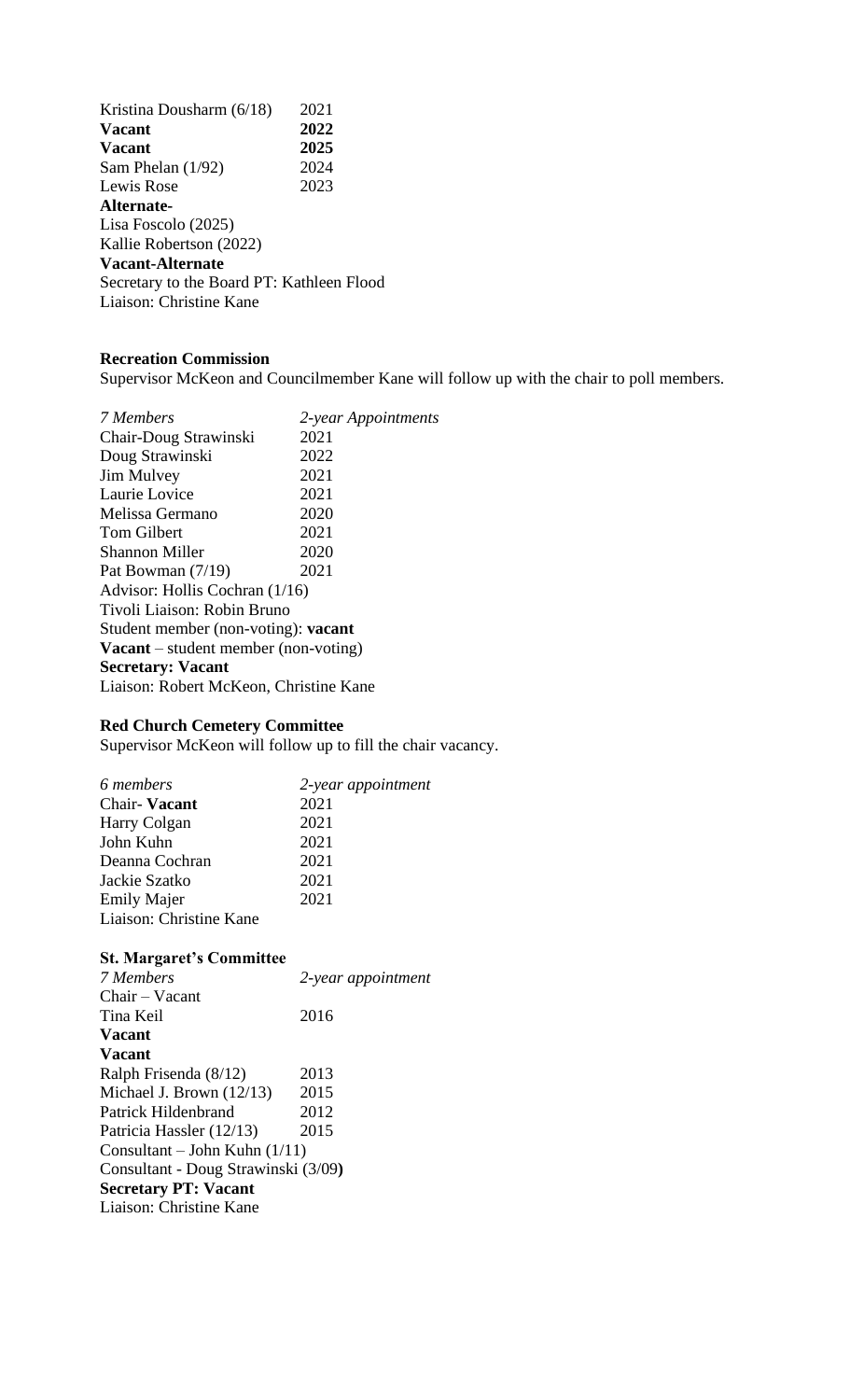## **Senior Services Committee**

Supervisor McKeon will follow up with these members.

| 10 Members plus municipal representation 2-year appointment |      |  |
|-------------------------------------------------------------|------|--|
| <b>Chair-Vacant</b>                                         | 2017 |  |
| <b>Vacant</b>                                               | 2018 |  |
| Non-appointed representation from:                          |      |  |
| D.C. Community Action Agency                                |      |  |
| Mayor Village of Tivoli                                     |      |  |
| Mayor Village of Red Hook                                   |      |  |
| Rose Rider                                                  | 2020 |  |
| Johanna Moore (10/19)                                       | 2020 |  |
| Connie Barresi                                              | 2021 |  |
| <b>Marge Roberts</b>                                        | 2021 |  |
| Nancy Finkle $(1/15)$                                       | 2020 |  |
| Dick Franklin (6/09)                                        | 2020 |  |
| 2017<br><b>Vacant</b>                                       |      |  |
| Angelyn Haan (5/16)                                         | 2021 |  |
| George Jahn                                                 | 2021 |  |
| Secretary PT: Anne Rubin                                    |      |  |
| Liaison: Robert McKeon                                      |      |  |

Supervisor McKeon removed **Sister Cities Working Group** due to inactivity.

### **Tree Preservation Commission**

Councilmember Testa will follow up with the chair to poll members.

| 7 Members                   | 2-year appointment |
|-----------------------------|--------------------|
| Chair-Cathy Michael         | 2021               |
| Codie Hay                   | 2021               |
| David Grover $(11/10/15)$   | 2021               |
| Karen Cadorette             | 2022               |
| Doug Traudt                 | 2022               |
| <b>Eleanor Friery</b>       | 2021               |
| <b>Cathy Michael</b>        | 2022               |
| George Michael              | 2022               |
| Secretary PT: Linda Keeling |                    |
| Liaison: Jacob Testa        |                    |
|                             |                    |

# **Water District #1 Water Board**

Councilmember Hamel will follow up with the chair to poll members.

| 7 Members                 | 2-year appointment |
|---------------------------|--------------------|
| Chair-Henry Van Parys     | 2021               |
| Vice Chair-Jerry Gilnack  | 2021               |
| Jerry Gilnack             | 2021               |
| Henry Van Parys           | 2022               |
| <b>Vacant</b>             | 2022               |
| Laurence Carr             | 2021               |
| Ablen Amrod               | 2022               |
| Greg Fildes               | 2021               |
| Michael Roomberg          | 2021               |
| Secretary PT-Doreen Buono |                    |
| Liaison: William Hamel    |                    |
|                           |                    |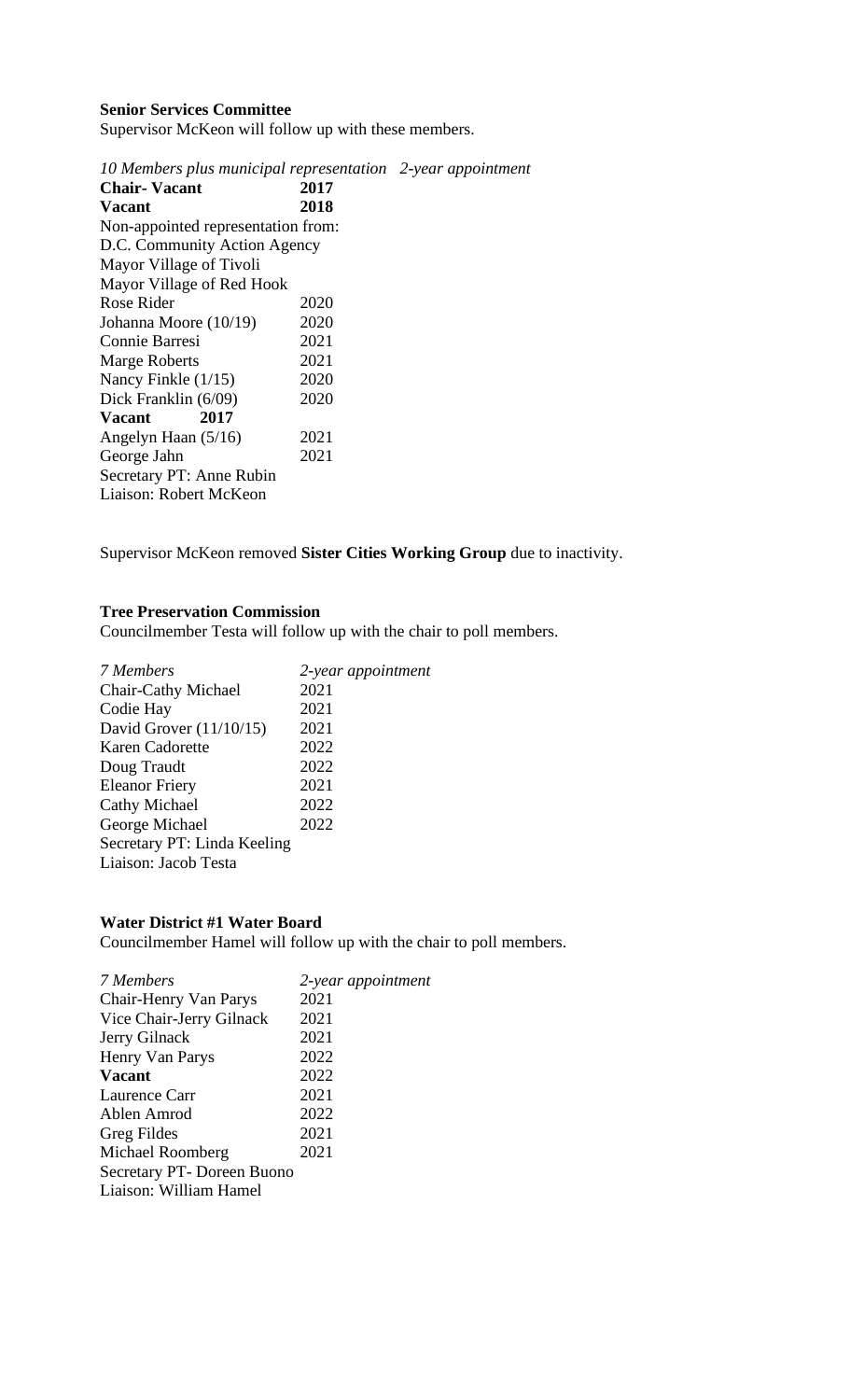#### **Zoning Board of Appeals**

| 5 Members                   | 5-year appointment |
|-----------------------------|--------------------|
| <i>Alternates</i>           | 2-year appointment |
| Chair – Kate Karakassis     | 2022               |
| Jim Hegstetter $(3/07)$     | 2019               |
| <b>Vacant</b>               | 2025               |
| Chris Klose $(1/16)$        | 2022               |
| Christopher Carney $(2/10)$ | 2018               |
| Kate Karakassis (3/1)       | 2026               |
| <b>Vacant-Alt</b>           | 2018               |
| <b>Vacant-Alt</b>           | 2009               |
| Secretary PT – Anne Rubin   |                    |
| Liaison: William Hamel      |                    |

On a motion by Supervisor McKeon seconded by Councilmember Kane to reappoint Kate Karakassis as a member of the Zoning Board of Appeals.

| Adopted | Ayes 5 | McKeon, Hamel, Kane, Testa, Solomon |
|---------|--------|-------------------------------------|
|         | Nays 0 |                                     |

On a motion by Councilmember Hamel seconded by Councilmember Testa to reappoint Kate Karakassis as the Chair of Zoning Board of Appeals.

| Adopted | Ayes 5 | McKeon, Hamel, Kane, Testa, Solomon |
|---------|--------|-------------------------------------|
|         | Nays 0 |                                     |

#### **Zoning Review Committee**

Councilmember Solomon will follow up with the Chair to poll members.

| 11 Members                                         | 2-year appointment |
|----------------------------------------------------|--------------------|
| Chair-Susan Simon 2017(6/08)                       |                    |
| At-large community member #1- Susan Simon (8/06)   | 2018               |
| At-large community member #2- Chuck Simmons (8/06) | 2016               |
| At-large community member #3- Jeff Kaiser $(4/16)$ | 2017               |
| Planning member – Sam Phelan $(1/07)$              | 2018               |
| $ZBA$ member – Chris Klose                         | 2018               |
| $ZEO$ member – Steve Cole $(1/07)$                 | 2018               |
| CAC member – Michael Zelie                         | 2018               |
| AOS member – Michael Robertson $(4/16)$            | 2018               |
| EDC member - Ken Migliorelli (4/16)                | 2018               |
| <b>Tivoli Liaison: Vacant</b>                      |                    |
| Red Hook Village Liaison– Brent Kovalchik (6/09)   |                    |
| <b>Secretary PT – Vacant</b>                       |                    |
| Liaison: Christine Kane & Julia Solomon            |                    |

## **Resolution to Authorize Exemption Renewals**

Attorney Chris Chale explained the resolutions.

### **TOWN OF RED HOOK RESOLUTION NO. 2 DATED JANUARY 11, 2022**

### **AUTHORIZING REAL PROPERTY TAX RENEWAL PROCEDURES FOR SENIORS AND PERSONS WITH DISABILITIES AND LIMITED INCOME PERMITTED BY EXECUTIVE ORDER 11.1**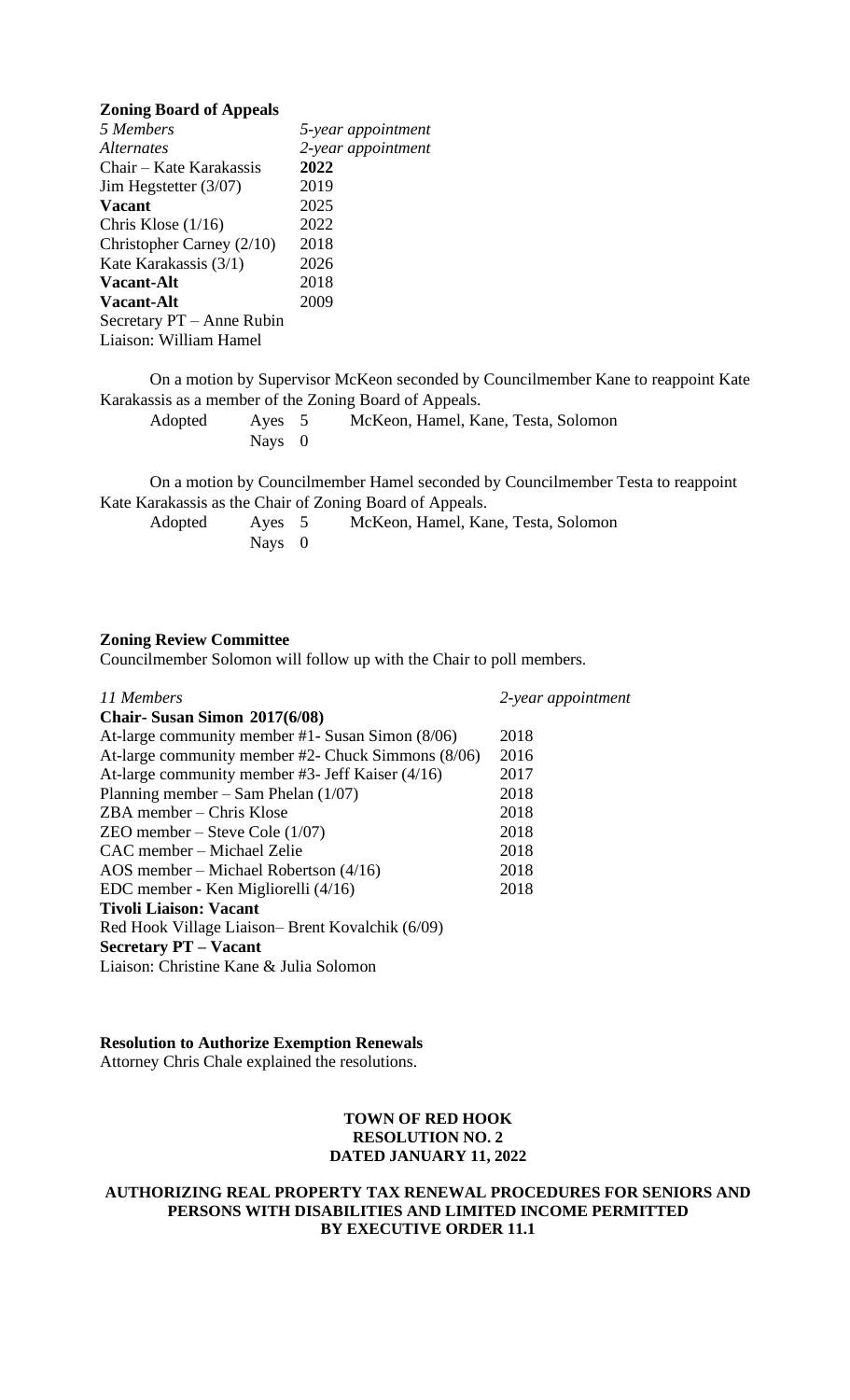**WHEREAS,** Executive Order No. 11.1 issued by Governor Hochul on December 26, 2021 authorizes the governing body of an assessing unit to adopt a resolution directing the assessor to grant exemptions pursuant to Section 459-c of the Real Property Tax Law (persons with disabilities and limited income) and Section 467 of the Real Property Tax Law (persons 65 years of age or over) on the 2022 assessment roll to all property owners who received that exemption on the 2021 assessment roll, thereby dispensing with the need for renewal applications from such persons, and further dispensing with the requirement for assessors to mail renewal applications to such persons; provided however, that the governing body may, at its option, include in such resolution procedures by which the assessor may require a renewal application to be filed when he or she has reason to believe that an owner who qualified for the exemption on the 2021 assessment roll may have since changed his or her primary residence, added another owner to the deed, transferred the property to a new owner, or died; and

**WHEREAS,** the Town Board has determined that the proposed action is best described as a local legislative decision concerning routine administration and management under the State Environmental Quality Review Act ("SEQRA") which is a Type II action which will not have a significant impact on the environment; and

**WHEREAS**, the Town Board of the Town of Red Hook, after due deliberation, finds it in the best interest of the Town to authorize such procedures in the interests of health and safety during the period of the COVID pandemic;

**NOW THEREFORE BE IT RESOLVED**, by the Town Board of the Town of Red Hook, Dutchess County, New York (the "Town") (by the favorable vote of not less than a majority of all of the members of the Board) as follows:

1. Pursuant to Executive Order 11.1 and to the extent permitted by law, the Town Board hereby directs the assessor to grant exemptions pursuant to Section 459-c and 467 of the Real Property Tax Law on the 2022 assessment roll to all property owners who received that exemption on the 2021 assessment roll, thereby dispensing with the need for renewal applications from such persons, and further dispensing with the requirement for the assessor to mail renewal applications to such persons, subject to the further provisions of this resolution.

2. The assessor may require a renewal application to be filed when he or she has reason to believe that an owner who qualified for the exemption on the 2021 assessment roll may have since changed his or her primary residence, added another owner to the deed, transferred the property to a new owner, or died. In such a case the assessor shall document the reason for requiring the renewal application.

3. The Town Clerk is authorized and directed to post notice of this resolution on the Town Clerk's signboard and on the Town's website and the officers of the Town are authorized to take all other actions as may be required by law to implement this resolution.

#### EXTRACT OF MINUTES

A regular meeting of the Town Board of the Town of Red Hook, Dutchess County, New York was convened in public session on January 11, 2022 at 7:30 p.m., local time via videoconference and/or teleconference pursuant to NYS Laws Ch. 417 of 2021. A live transmission was available to the public as described in the notice of meeting attached hereto. The meeting was recorded and a full transcript is required to be prepared to the extent required by such law.

The meeting was called to order by Supervisor Robert McKeon, and, upon roll being called, the following members were: (Note: Where members are marked Present, specify whether In Person at the Town Hall, 7340 South Broadway, Red Hook, NY, via Videoconference, or via Teleconference.)

|                                 | Present             | Absent |
|---------------------------------|---------------------|--------|
| <b>Supervisor Robert McKeon</b> | Via Videoconference |        |
| Councilmember William Hamel     | Via Videoconference |        |
| Councilmember Christine Kane    | Via Videoconference |        |
| Councilmember Julia Solomon     | Via Videoconference |        |
| Councilmember Jacob Testa       | Via Videoconference |        |

The following persons were ALSO PRESENT:

Christine M. Chale, Esq., Attorney for the Town, via Videoconference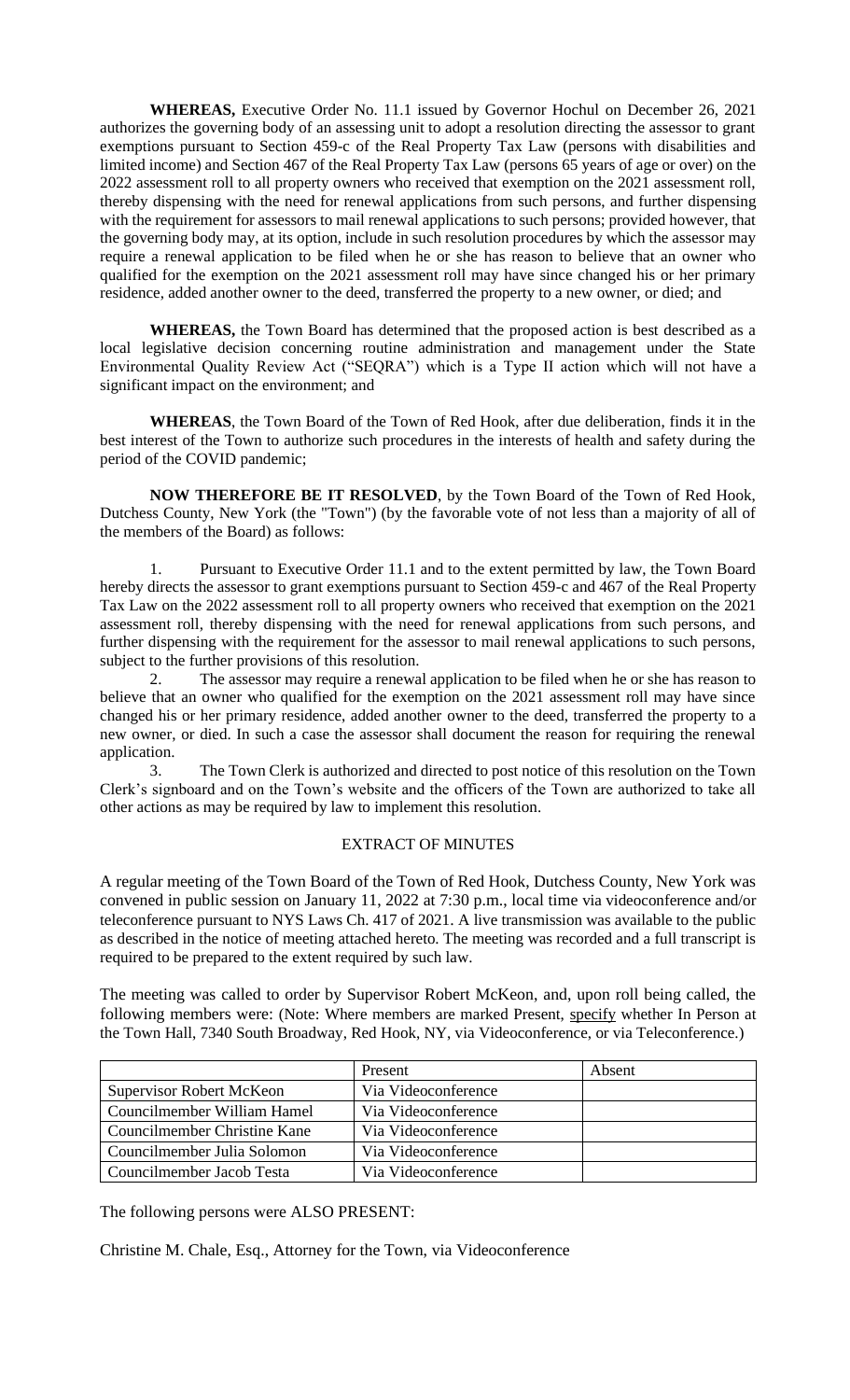The following resolution was offered by Supervisor McKeon, seconded by Councilmember Kane, to wit;

### **TOWN OF RED HOOK RESOLUTION NO. 2 DATED JANUARY 11, 2022**

#### **AUTHORIZING REAL PROPERTY TAX RENEWAL PROCEDURES FOR SENIORS AND PERSONS WITH DISABILITIES AND LIMITED INCOME PERMITTED BY EXECUTIVE ORDER 11.1**

The question of the adoption of the foregoing resolution was duly put to vote on a roll call, which resulted as follows:

| Supervisor Robert McKeon     | <b>VOTING</b> Aye |
|------------------------------|-------------------|
| Councilmember William Hamel  | <b>VOTING Aye</b> |
| Councilmember Christine Kane | VOTING Aye        |
| Councilmember Julia Solomon  | VOTING Aye        |
| Councilmember Jacob Testa    | VOTING Aye        |
|                              |                   |

The foregoing resolution was thereupon declared duly adopted.

**Resolution to Approve Highway Expenditures**

Supervisor McKeon explained the resolution.

## **TOWN OF RED HOOK RESOLUTION NO. 3 DATED JANUARY 11, 2022**

## **RESOLUTION TO APPROVE HIGHWAY EXPENDITURES**

**WHEREAS**, pursuant to the provisions of Section 284 of the Highway Law, moneys levied and collected in the Town for the repair and improvement of highways, and received from the State for State Aid for the repair and improvement of highways, shall be expended for repairs of certain town highways as provided herein; and

**WHEREAS**, attached hereto is a proposed form of 2022 Agreement for the expenditure of certain Highway moneys;

**NOW, THEREFORE BE IT RESOLVED** by the Town Board of the Town of Red Hook, as follows:

- 1. The Town Board hereby authorizes the Highway Superintendent to expend highway funds in an amount not to exceed \$48,000 to be set aside to be expended for materials for primary work and general repairs upon Town highways, as more specifically provided in the attached Agreement.
- 2. The Town Board hereby authorizes the Highway Superintendent to expend highway funds in an amount not to exceed \$180,000.00 for permanent improvement of the following Town Highway(s) as more specifically provided in the attached Agreement:
	- Manor Road starting at Aspinwall Road and leading to North Drive and North Drive to Trow Blvd.
- 3. The Town Board hereby authorizes the Highway Superintendent to expend highway funds in an amount not to exceed \$43,000.00 for permanent improvement of the following Town Highway(s) as more specifically provided in the attached Agreement:
	- Hapeman Hill Road and leading to State Route 199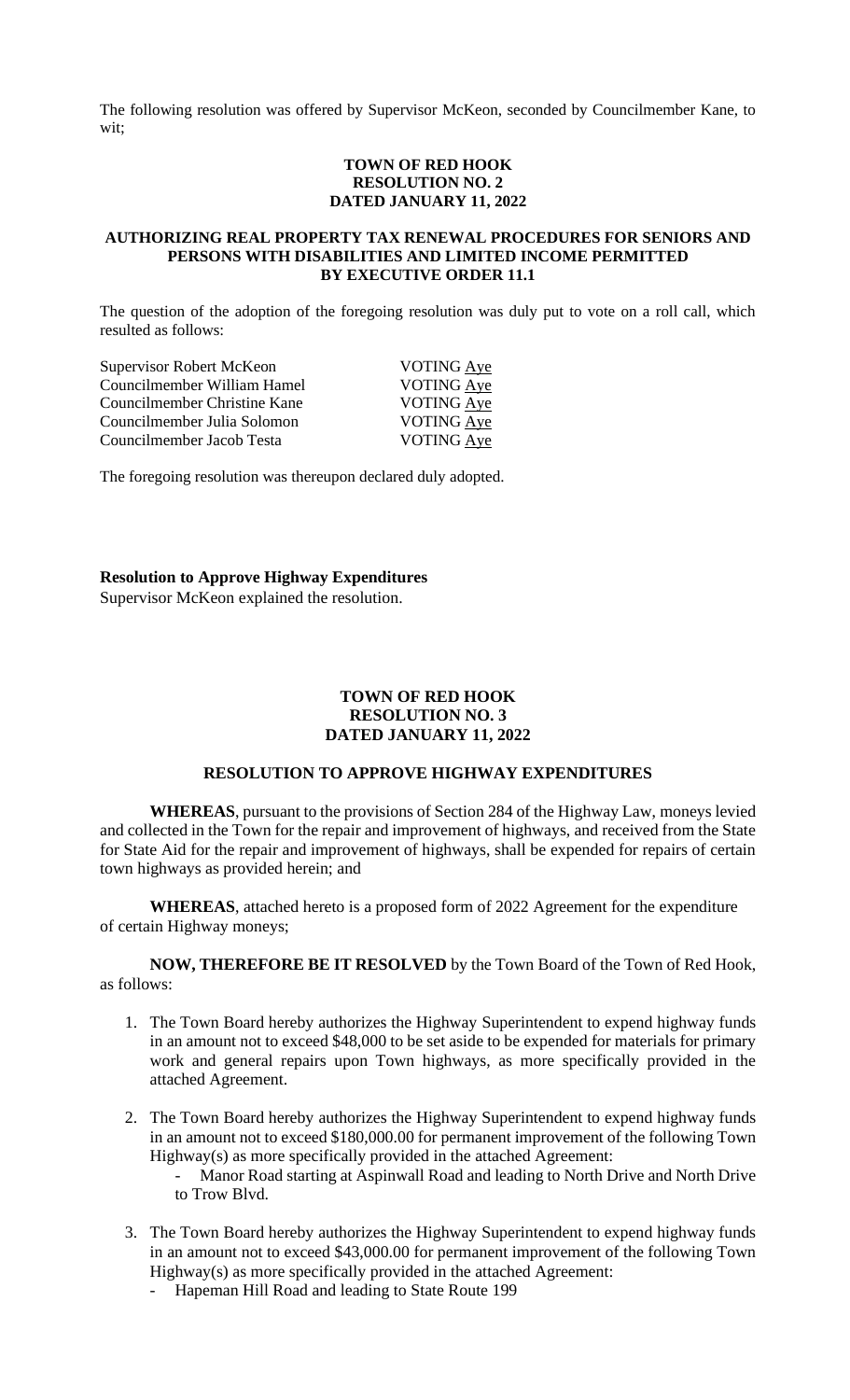- 4. The Town Board hereby authorizes the Highway Superintendent to expend highway funds in an amount not to exceed \$27,000.00 for permanent improvement of the following Town Highway(s) as more specifically provided in the attached Agreement:

Kelly Road and leading to State Route 9G and on Whalesback Road commencing at Kelly Road and leading to Old Whalesback Road and on Old Whalesback Road leading to State Route 9G

5. This resolution shall take effect immediately.

## EXTRACT OF MINUTES

A regular meeting of the Town Board of the Town of Red Hook, Dutchess County, New York was convened in public session on January 11, 2022 at 7:30 p.m., local time via videoconference and/or teleconference pursuant to NYS Laws Ch. 417 of 2021. A live transmission was available to the public as described in the notice of meeting attached hereto. The meeting was recorded and a full transcript is required to be prepared to the extent required by such law.

The meeting was called to order by Supervisor Robert McKeon, and, upon roll being called, the following members were: (Note: Where members are marked Present, specify whether In Person at the Town Hall, 7340 South Broadway, Red Hook, NY, via Videoconference, or via Teleconference.)

|                                 | Present             | Absent |
|---------------------------------|---------------------|--------|
| <b>Supervisor Robert McKeon</b> | Via Videoconference |        |
| Councilmember William Hamel     | Via Videoconference |        |
| Councilmember Christine Kane    | Via Videoconference |        |
| Councilmember Julia Solomon     | Via Videoconference |        |
| Councilmember Jacob Testa       | Via Videoconference |        |

The following persons were ALSO PRESENT:

Christine M. Chale, Esq., Attorney for the Town, via Videoconference

The following resolution was offered by Councilmember Kane, seconded by Councilmember Testa, to wit;

#### **TOWN OF RED HOOK RESOLUTION NO. 3 DATED JANUARY 11, 2022**

# **RESOLUTION TO APPROVE HIGHWAY EXPENDITURES**

The question of the adoption of the foregoing resolution was duly put to vote on a roll call, which resulted as follows:

| Supervisor Robert McKeon     | <b>VOTING Aye</b> |
|------------------------------|-------------------|
| Councilmember William Hamel  | VOTING Aye        |
| Councilmember Christine Kane | <b>VOTING Aye</b> |
| Councilmember Julia Solomon  | <b>VOTING Aye</b> |
| Councilmember Jacob Testa    | VOTING Aye        |
|                              |                   |

The foregoing resolution was thereupon declared duly adopted.

## **ASSOCIATON OF TOWNS**

Supervisor McKeon explained the annual meeting of the Association of Towns and the topics submitted for consideration and the proposed legislative items.

On a motion by Councilmember Hamel seconded by Councilmember Kane to establish a Supervisor McKeon as the Town's Voting Delegate.

Adopted Ayes 5 McKeon, Hamel, Kane, Testa, Solomon